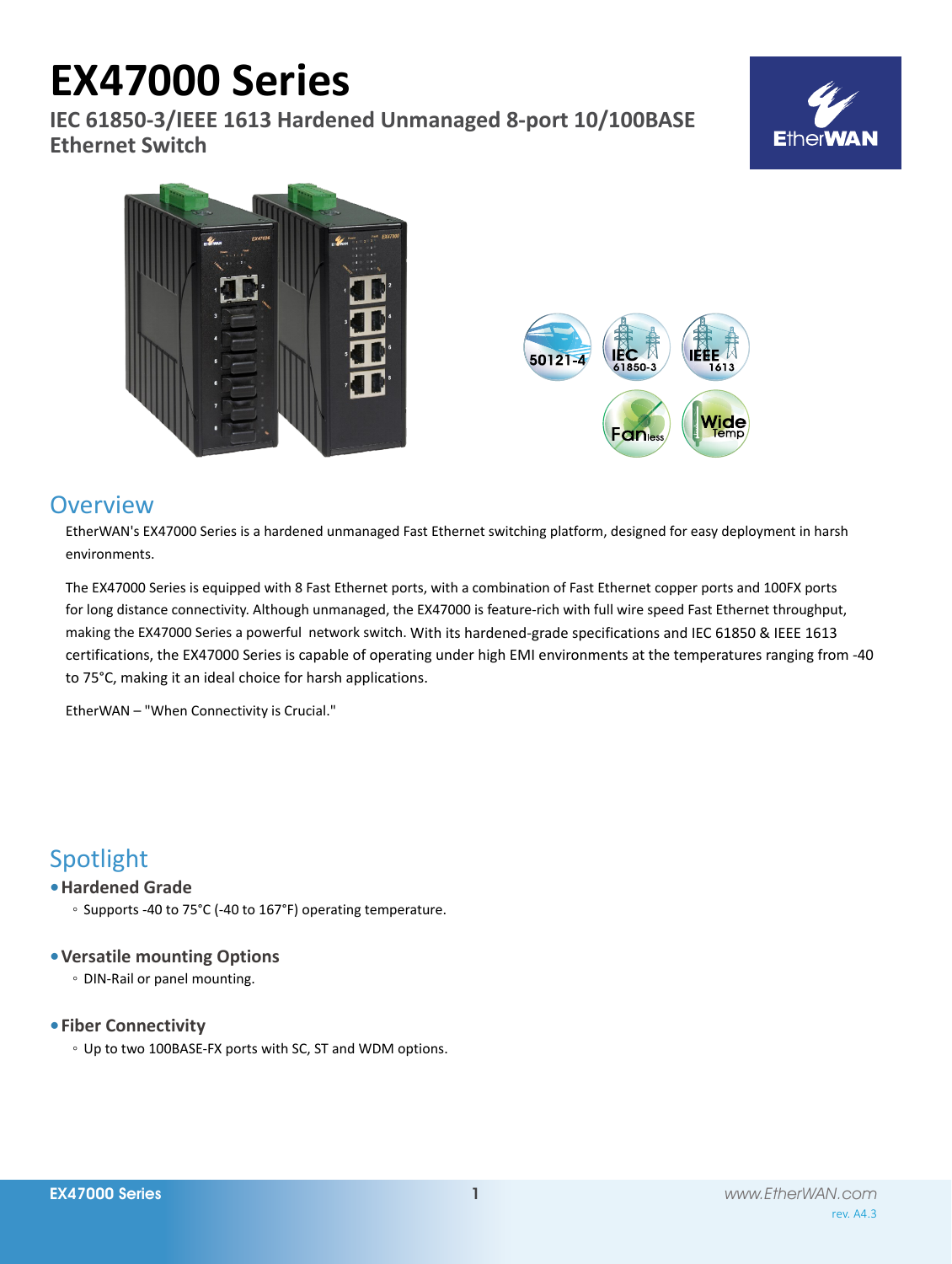# Hardware Specifications

### **Technology**

#### **Standards**

- • IEEE 802.3, 10BASE-T
- • IEEE 802.3u 100BASE-TX/100BASE-FX
- • IEEE 802.3x Full duplex and flow control

#### **Forward and Filtering Rate**

- 14,880pps for 10Mbps
- 148,810pps for 100Mbps

#### **Packet Buffer Memory**

• 448K bits

#### **Processing Type**

- • Store-and-Forward
- • Auto Negotiation
- Half-duplex back-pressure and IEEE 802.3x full-duplex flow control
- • Auto MDI/MDIX

#### **Address Table Size**

• 2048 MAC addresses

#### **Power**

#### **Input**

• Redundant power inputs: 12-48VDC (Terminal Block) 12VDC (DC Jack)

#### **Power Consumption**

• 6W Max. 12VDC@0.5A, 24VDC@0.25A, 48VDC@0.125A

# **Protection**

• Reverse polarity protection

#### **Mechanical**

#### **Casing**

• Aluminum Case

#### • IP30

#### **Dimensions**

• 60 x 125 x 145mm (W x D x H) (2.36" x 4.92" x 5.7")

#### **Weight**

• 1Kg (2.2lbs.)

#### **Installation**

• DIN-Rail (Top hat type 35mm) or Panel mounting

#### **Interface**

#### **Ethernet Ports**

- 10/100BASE-TX: 16, 15 or 14 ports
- 100BASE-FX: 0, 1 or 2 ports

#### **LED Indicators**

- Per Unit: Power 1 (Green), Power 2 (Green) Power 3 (Green), Fault (Red)
- • Per Port: Link/Act (Green), 100M (Green)

#### **Alarm Contact**

• One relay output with current 1A@24VDC

#### **Environment**

# **Operating Temperature**

- • -40 to 75°C (-40 to 167°F)
	- Tested @ -40 to 85°C (-40 to 185°F)

#### **Storage Temperature**

• -40 to 85°C (-40 to 185°F)

#### **Ambient Relative Humidity**

• 5% to 95% (non-condensing)

#### **Regulatory Approvals**

#### **ISO**

• Manufactured in an ISO 9001 facility

#### **EMI**

**FCC Part 15B Class A EN 61000-6-4 VCCI Class A**

**EN 55022 Class A**

#### **EMS**

#### **EN 61000-6-2**

- EN 61000-4-2 (ESD Standards)
- EN 61000-4-3 (Radiated FRI Standards)
- EN 61000-4-4 (Burst Standards)
- EN 61000-4-5 (Surge Standards)
- EN 61000-4-6 (Induced RFI Standards)
- EN 61000-4-8 (Magnetic Field Standards)

#### **EN 55024**

**Environmental Test Compliance**

#### **IEC 60068-2-6 Fc (Vibration)**

**IEC 60068-2-27 Ea (Shock)**

#### **FED STD 101C Method 5007.1 (Free fall w/package)**

**Industrial Compliance**

**IEC 61850/IEEE 1613 EN 50121-4**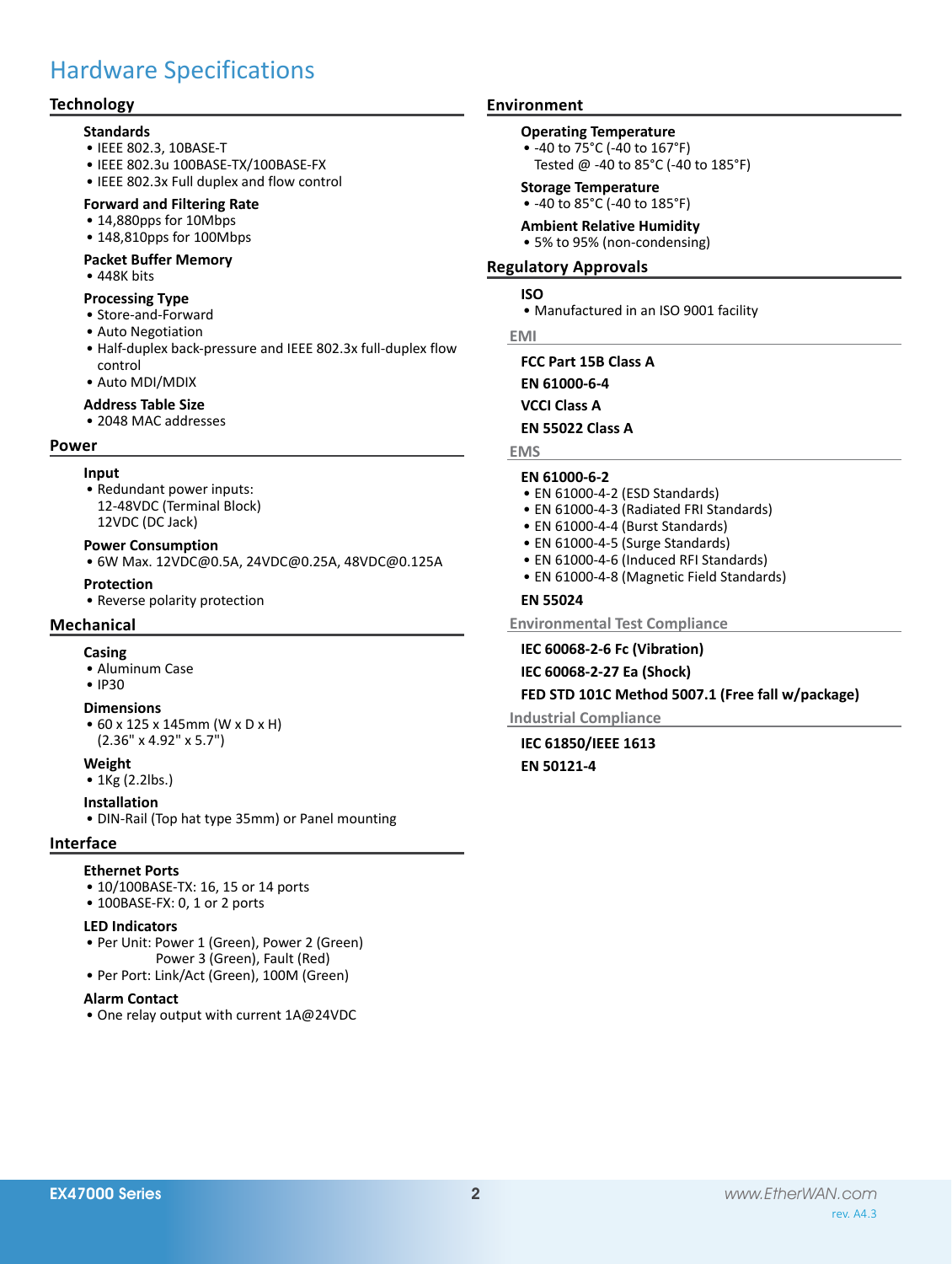# Dimensions